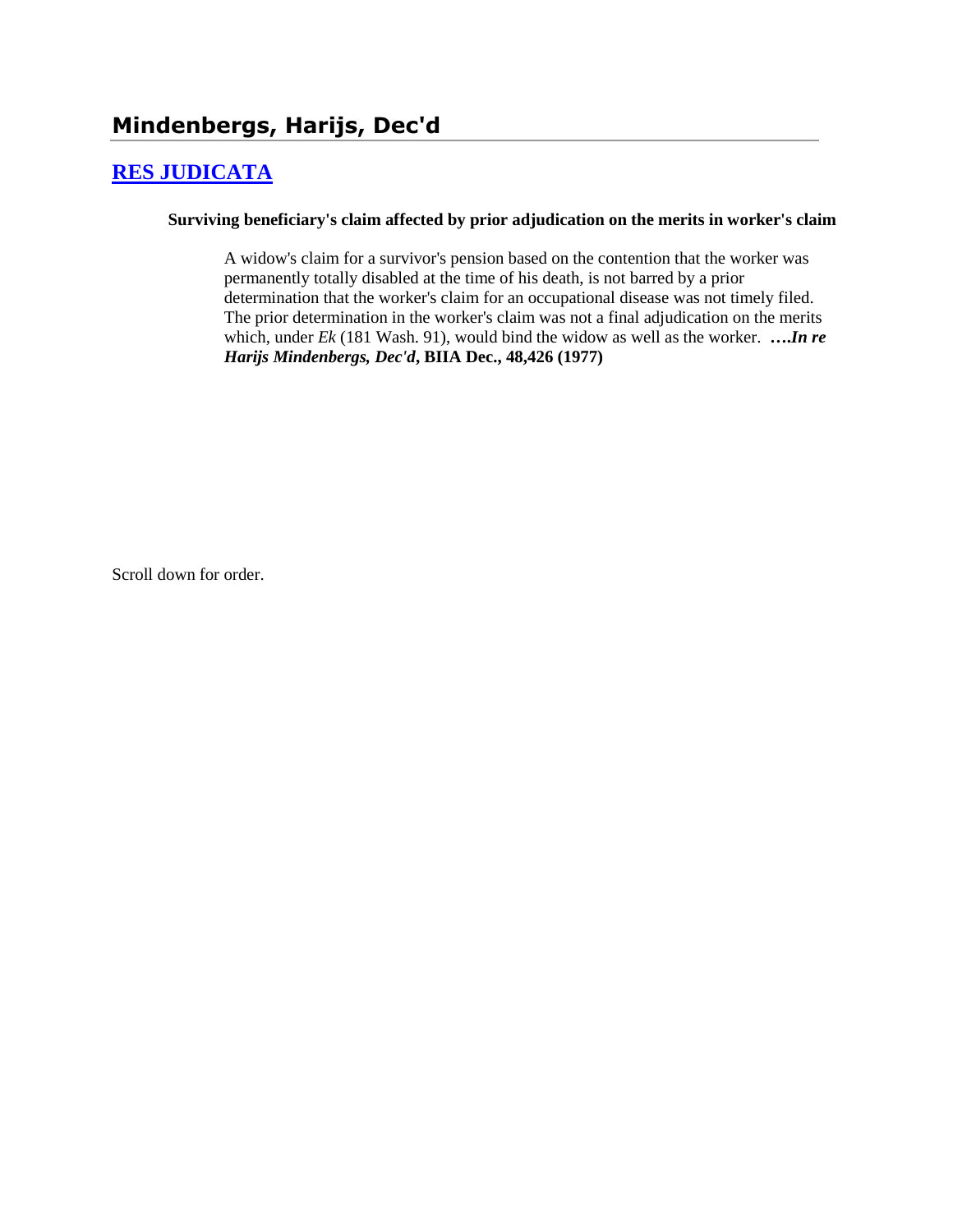### **BEFORE THE BOARD OF INDUSTRIAL INSURANCE APPEALS STATE OF WASHINGTON**

**)**

**IN RE: HARIJS MINDENBERGS, DEC'D ) DOCKET NO. 48,426**

**CLAIM NO. G-312772 ) DECISION AND ORDER**

APPEARANCES:

Petitioner, Benita E. Mindenbergs, by Jackson, Ulvestad, Goodwin and Grutz, per James E. Grutz

Employer, Foremost Foods Company, by Bernard E. Roberts, Personnel Manager

Department of Labor and Industries, by The Attorney General, per David Robinson, Assistant

This is an appeal filed by the petitioner, Benita E. Mindenbergs, surviving widow of Harijs Mindenbergs, Dec'd., on June 16, 1976, from an order of the Department of Labor and Industries dated May 14, 1976, which adhered to a prior order dated April 8, 1976, rejecting her claim for a widow's pension based on her husband's death on December 23, 1975. **REVERSED AND REMANDED**.

## **DECISION**

Pursuant to RCW 51.52.104 and RCW 51.52.106, this matter is before the Board for review and decision on a timely Petition for Review filed by the Department of Labor and Industries to a Proposed Decision and Order issued by a hearing examiner for this Board on May 30, 1977, in which the order of the Department dated May 14, 1976 was reversed, and the widow's claim remanded to the Department with direction to place Benita Mindenbergs, surviving widow of Harijs Mindenbergs, on the pension rolls of the Department of Labor and Industries.

The Board has reviewed the evidentiary rulings of the hearing examiner and finds that no prejudicial error was committed and said rulings are hereby affirmed.

The nature and background of this appeal are as set forth in the Proposed Decision and Order and shall not be repeated in detail herein. The Proposed Decision and Order found that the decedent was suffering from an occupational disease within the meaning of the Act, and that as a result thereof, he was totally and permanently disabled at the time of his death on December 23, 1975. Addressing ourselves first to the merits of these determinations, we find the testimony of the decedent's long-time attending physician, Dr. Paul Koro, to be clearly the more persuasive, and we

1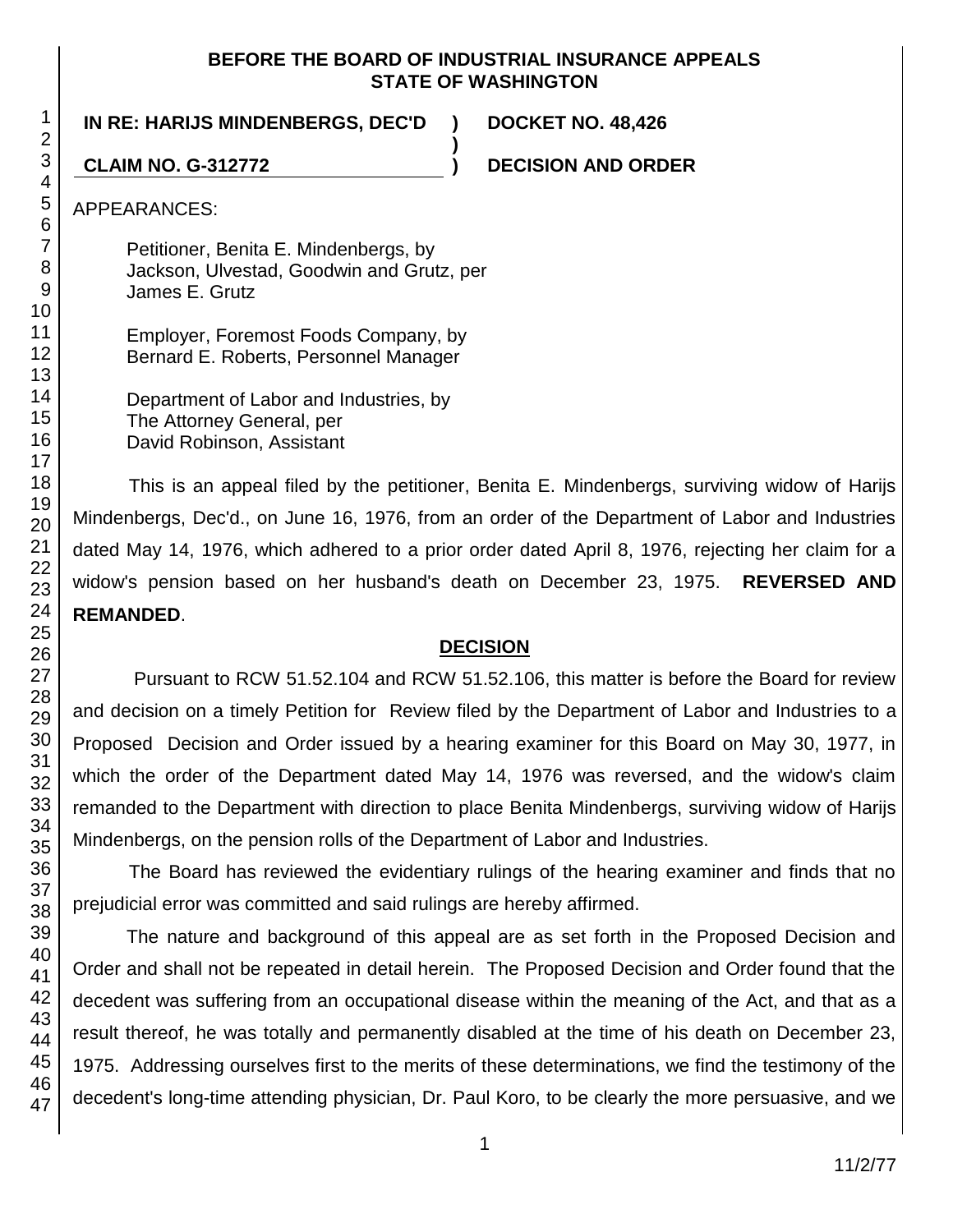therefore concur in the hearing examiner's findings that the decedent sustained an occupational disease and was totally and permanently disabled therefrom at the time of his death.

The primary challenge in the Department's Petition for Review is addressed to the Board's jurisdiction over the merits of this appeal. In the regard, it is to be noted that in a prior appeal filed by the decedent during his lifetime, this Board dismissed the matter on the ground of no jurisdiction to consider the case on its merits, because the claim for an occupational disease had not been filed by decedent with the Department within one year from the date the decedent had been notified by a physician that he was suffering from an occupational disease (In re Harijs Mindenbergs, Claim Number G-312772; Docket No. 42,344; Board decision on January 23, 1975, currently still on appeal to King County Superior Court on the issue of timeliness of his claim). It is the Department's position that the decedent's failure to file his claim within the statutory one-year time limitation bars the petitioner's claim for a widow's pension, and this is particularly so where there has been a formal adjudication, as here, barring the decedent's claim. As authority for this proposition, the Department cites Ek v. Department of Labor and Industries, 181 Wn. 91 (1935).

As noted by the hearing examiner, the Ek case is simply not in point. In Ek, there was a formal *final* adjudication rejecting the therein decedent's claim on its merits prior to his death, which bound him, and also his widow in her claim filed after his death. In the case here before us, there has been no final adjudication in the decedent's claim on its merits. The Board rejected his claim on the legal ground of untimely filing, and dismissed the appeal for lack of jurisdiction. The question of whether or not the decedent had actually sustained an occupational disease was never addressed in any binding determination in his lifetime. Given this distinction, we, like the hearing examiner, feel the case of Beels v. Department of Labor and Industries, 178 Wn. 301 (1934), is controlling. In Beels, the court held that the failure of the injured workman to file his claim for compensation within one year as required by statute, could not prejudice or bar his widow's claim for a pension filed within one year of his death, inasmuch as her claim was based on a new and original right arising from, and at the time of, the workman's death. The rationale of Beels applies here.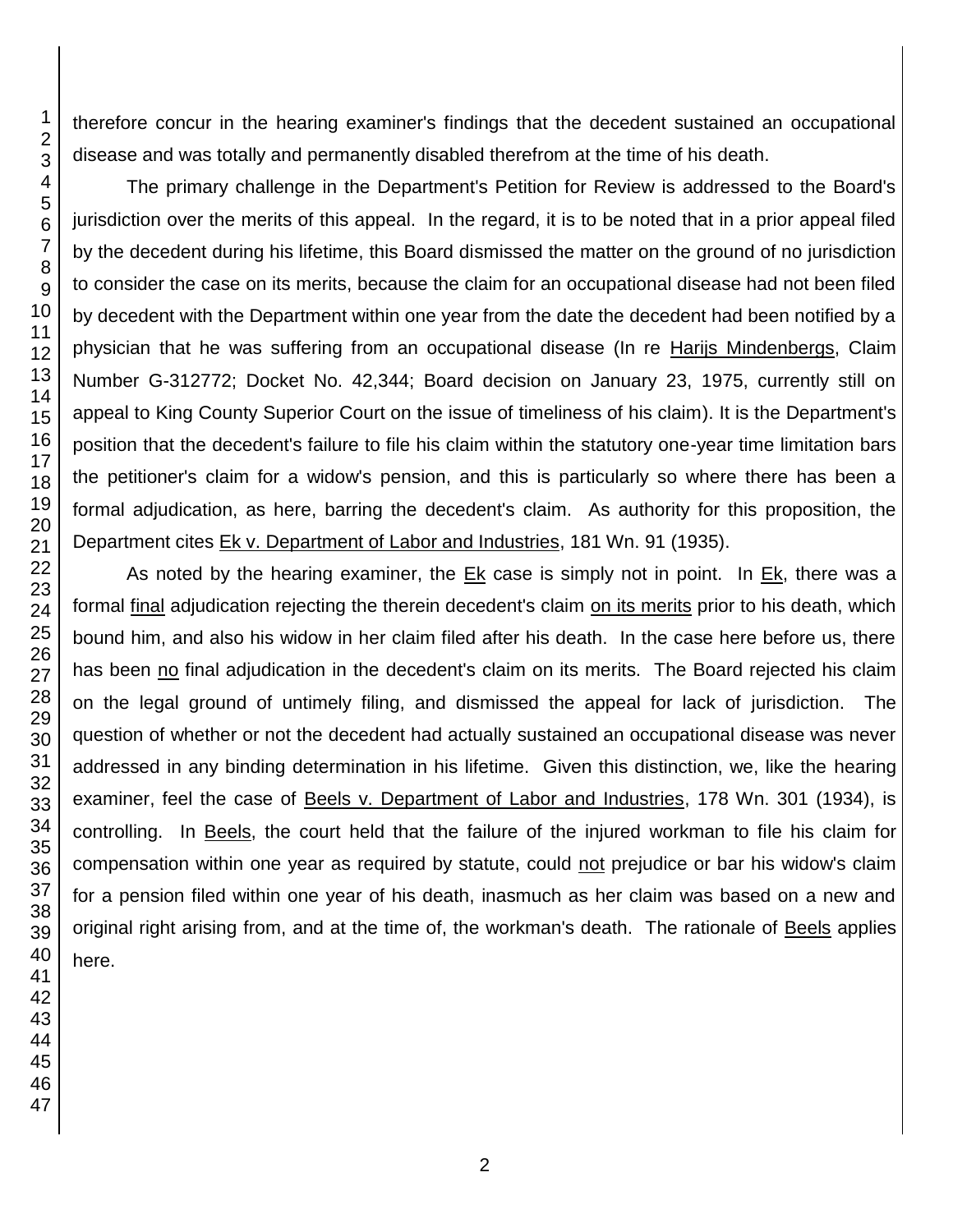Finally, the Department argues that the Board has no jurisdiction in this appeal to adjudicate whether the decedent was permanently totally disabled at the time of his death resulting from his occupational disease, inasmuch as the Board's jurisdiction is appellate only and the scope of its review is limited to those questions decided by the Department. Thus, so the argument goes, because the Department did not adjudicate the extent of the decedent's disability at time of his death from his occupational disease, the Board is without power to do so in the instant appeal.

This argument on scope of review may well have been waived by Department's counsel, in light of the previous stipulations as to issues and hearing procedures herein, as agreed to by all parties. In any event the argument, we think, is answered by the very nature of a claim for widow's pension. The Department is fully aware that any widow's pension claim must be based either on a workman's death being caused by an occupational injury or disease, or on a status of permanent total disability at time of death due to an occupational injury or disease. In this case, the Department did not simply reject the widow's claim on the ground that decedent, during his lifetime, had failed to file his claim within the statutory time limitation. It also considered her claim on its merits and rejected it on the further grounds that the decedent's condition did not constitute an industrial injury or an occupational disease; all with full knowledge that petitioner was specifically claiming her husband was permanently totally disabled before he died by reason of occupational disease. Under the circumstances, the Department must be deemed to have passed upon all questions necessarily presented by the merits of a widow's claim. It would be of no avail to the widow to simply determine that the decedent had sustained an occupational disease. As pointed out above, a widow's pension claim is necessarily premised on either one of two grounds: (1) death of the workman due to injury or occupational disease; or (2) that the workman was totally and permanently disabled as the result of an injury or occupational disease at the time of death. In the instant case, the widow's contention was clearly predicated on the second ground, and everyone knew it. In denying the claim on any grounds other than the jurisdictional one, the Department necessarily must be deemed to have passed upon and rejected this contention. She then appealed, again specifically raising the contention in her notice of appeal.

In short, we hold that a finding of total and permanent disability herein does not exceed the Board's scope of review. To hold otherwise would be a classic example of encouraging piecemeal litigation, which should be avoided where reasonably possible. See the Beels case, supra, at pg. 309; and see Lenk v. Department of Labor and Industries, 3 Wn. App. 977 (1970).